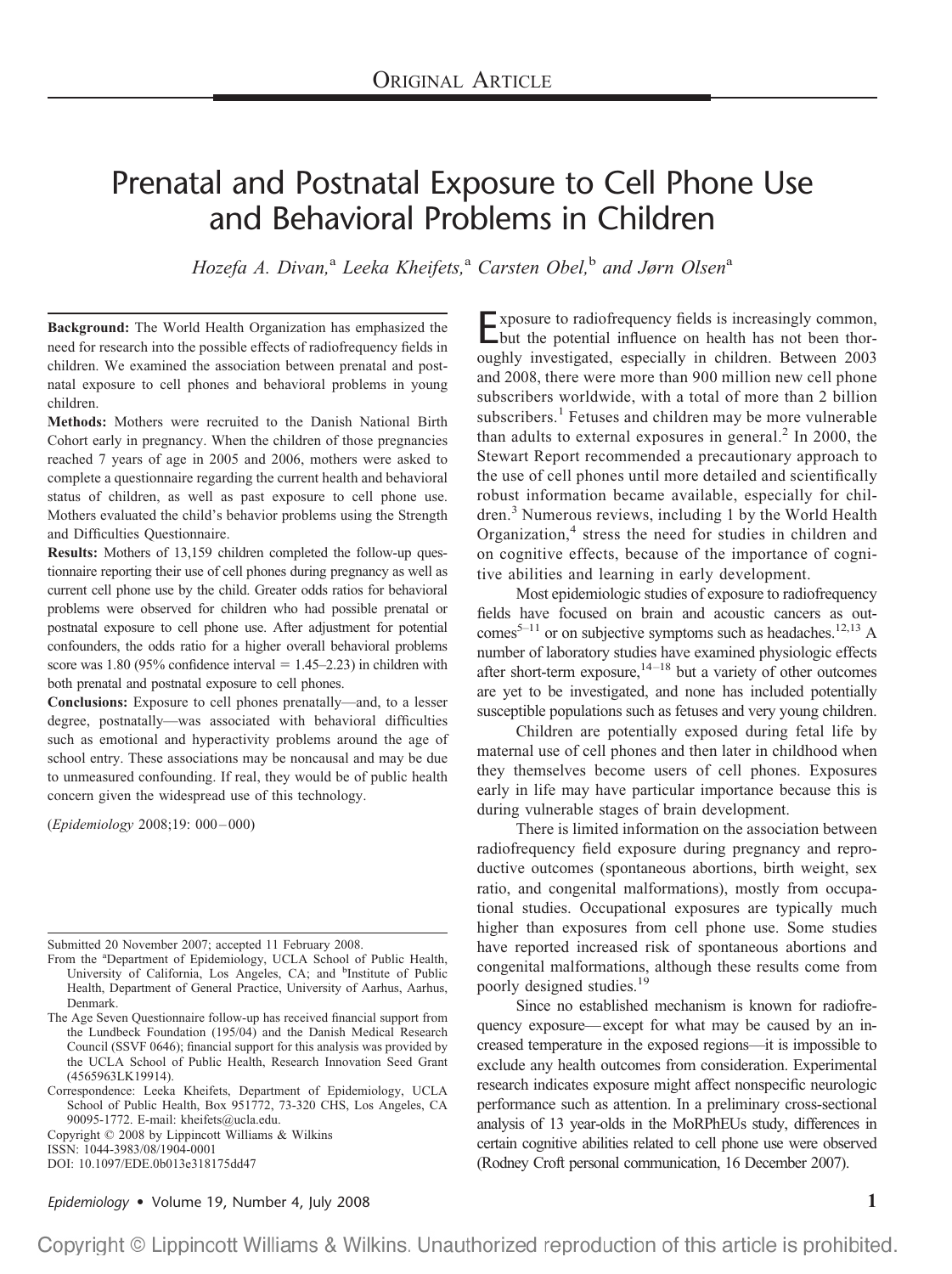An increasing number of children are being diagnosed with attention-deficit hyperactivity disorder (ADHD) as classified in the DSM-IV or hyperkinetic disorder in the ICD-10 classification. These behavioral problems include hyperactivity, impulsivity, and difficulty in concentrating. Known risk factors for these conditions include sex of child, smoking during pregnancy, family psychiatric history, and socioeconomic status  $(SES)$ .<sup>20,21</sup> To date, no epidemiologic studies have investigated cell phone use as a possible risk factor for behavioral outcomes with similarities to ADHD.

In this analysis, we explored the association of cell phone use during pregnancy and during early childhood with behavioral problems in children.

### **METHODS**

This study was based on the Danish National Birth Cohort, which recruited study participants from March 1996 through November 2002. A total of 101,032 pregnancies were enrolled in the cohort.<sup>22,23</sup> Mothers and live-born children constitute 2 fixed cohorts that are to be followed for decades in a life-course perspective. Detailed information on life-style factors, dietary habits and environmental exposures were collected by means of 4 telephone interviews; 2 of these were conducted during pregnancy and 2 when the newborn child reached 6 and 18 months of age. $24$ 

A new round of data collection from mothers that focuses upon the child's health status was initiated when the children reached the age of 7 years. This analysis is based on the information collected about children born between 1997 and 1999. This Age-7 Questionnaire contained questions on cell phone use among children, as well as among mothers during pregnancy. In addition, the questionnaire included data on social conditions, family lifestyle, and diseases in childhood, including behavioral problems as defined by the Strengths and Difficulties Questionnaire. Specifically, we asked about mother's use of cell phone during pregnancy (the number of times spoken per day, proportion of time the phone was on), use of hands-free equipment during pregnancy (proportion of time) and location of the phone when not in use (handbag or clothing pocket), and for children, current use of cellular and other wireless phones.

Letters were sent to participants' homes instructing them about how to respond to the questionnaire via the Internet, as well as informing them that they may request a questionnaire to return by ordinary mail using a prepaid envelope. If they did not respond within a 4-week period, a reminder letter was sent. If, at the end of a second 4-week period, the Internet version still had not been completed, a paper-based questionnaire was provided via mail. Formats of the 2 questionnaire were identical.

This study was approved by the Danish Data Protection Agency and by regional science ethics committees in Denmark as well as the University of California, Los Angeles Office for the Protection of Research Subjects.

#### **Outcome Measures**

Behavioral problems in children were assessed using the Strengths and Difficulties Questionnaire.<sup>25,26</sup> Mothers completed a list of 25 questions with scaled responses (very true, partly true, or not true) regarding their child's behavior. The assessment of disorders was based upon scores over a particular group of questions with a priori defined cutoff points. The questionnaire assessed overall behavioral problems or disorders, as well as specific emotional, conduct, hyperactivity, peer and social disorders.

Based on the specific numerical score, children were classified as abnormal, borderline, or normal for overall behavioral problems as well as for the specific outcomes such as emotional, conduct, hyperactivity, or peer problems. $27$ 

#### **Statistical Analysis**

Comparisons were made between baseline characteristics (ie, sex of child, social-occupational status, and mother's psychiatric history and smoking) as well as prenatal and postnatal cell phone exposure.

We used an ordinal logistic regression model (adjacent category logistic model) to estimate the odds of the outcomes of behavioral problems (2 = abnormal, 1 = borderline, 0 = normal) in children according to combined prenatal and postnatal exposure to cell phones, prenatal exposure only, and postnatal exposure only. The model imposes the same odds in going from "normal" to "borderline" as from "borderline" to "abnormal." Tests for heterogeneity were conducted to verify this assumption. Regression analyses were adjusted for several potential confounders (child's sex, mother's age, mother's psychiatric history, social-occupational status, and smoking during pregnancy). We computed odds ratios (ORs) and 95% confidence intervals (CIs).

To evaluate possible dose-response patterns, we considered proxies of prenatal exposure intensity (times per day spoken, location of the phone when not in use, proportion of time the phone was turned on, and use of an earpiece with cell phone). For each specific characteristic of use, the reference category was defined as the lowest possible category (ie, no use, 0–1 times per day spoken). For location of phone when not in use, the reference category was "carried in bag" versus "carried in dress/pant pocket."

#### **RESULTS**

Mothers completed an Age-7 Questionnaire for 13,159 children, which is about 65% of the eligible mothers who were contacted through November 2006. Thirty percent of children were using a cell phone at the age of 7 years, but fewer than 1% used a cell phone for more than 1 hour per week. About 11% of children were exposed to cell phones both prenatally and postnatally (Table 1). Nearly half had neither prenatal nor postnatal exposure, and another  $8\%$  (n = 1091) were coded as do not know or missing in the analysis

**2** *© 2008 Lippincott Williams & Wilkins*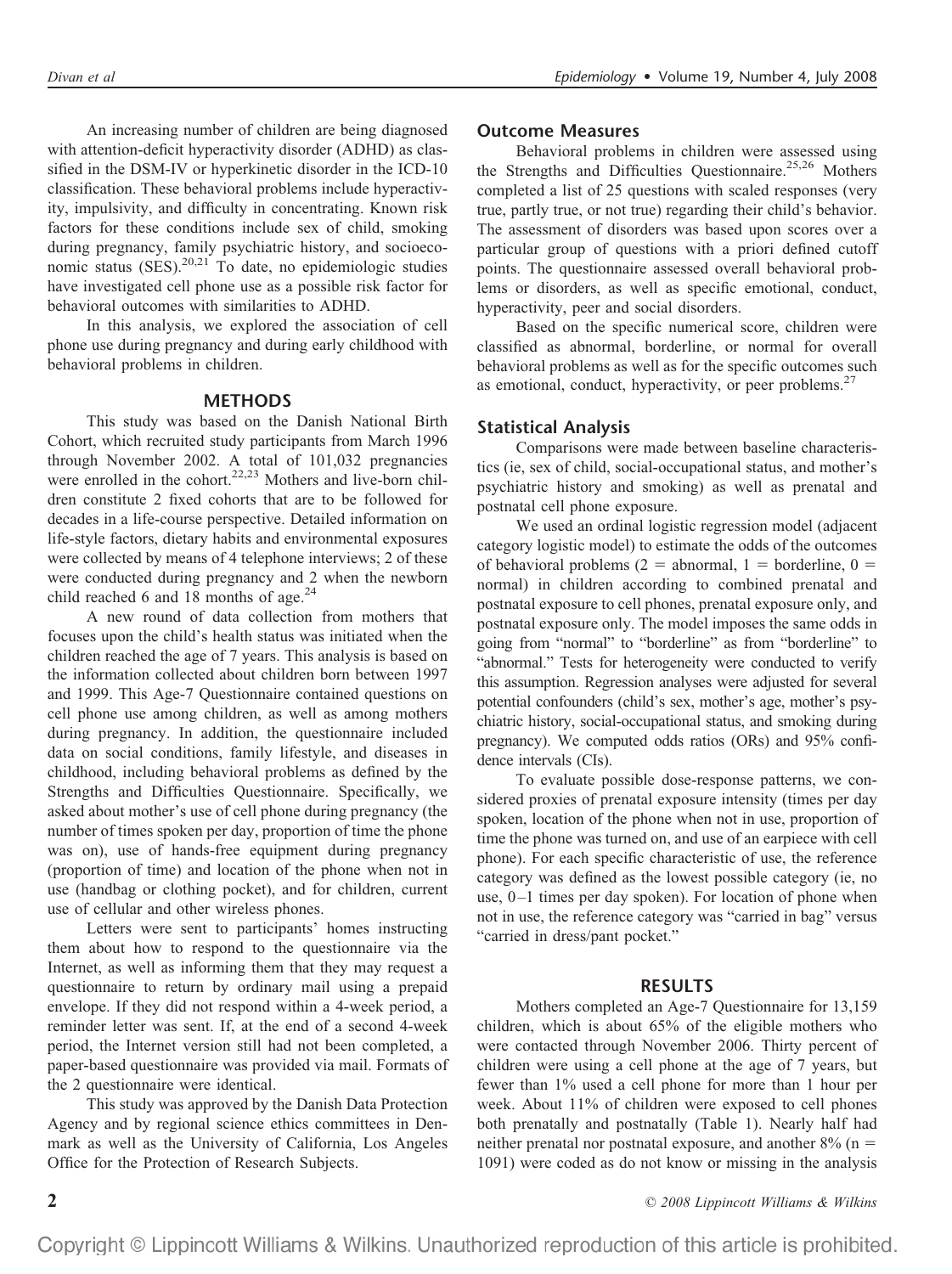| Covariates<br>Sex of child<br>Boy<br>Girl<br>Missing<br>Social-occupational status<br>High<br>Medium<br>Low<br>Missing<br>Mother ever suffered from mental disorder or neurosis | 53.3<br>46.6<br>0.1<br>53.5<br>35.2 | 53.6<br>46.4<br>0.0 | 47.0 |      |      |
|---------------------------------------------------------------------------------------------------------------------------------------------------------------------------------|-------------------------------------|---------------------|------|------|------|
|                                                                                                                                                                                 |                                     |                     |      |      |      |
|                                                                                                                                                                                 |                                     |                     |      |      |      |
|                                                                                                                                                                                 |                                     |                     |      | 46.7 | 51.2 |
|                                                                                                                                                                                 |                                     |                     | 52.9 | 53.1 | 48.8 |
|                                                                                                                                                                                 |                                     |                     | 0.1  | 0.2  | 0.0  |
|                                                                                                                                                                                 |                                     |                     |      |      |      |
|                                                                                                                                                                                 |                                     | 50.9                | 52.1 | 45.3 | 48.6 |
|                                                                                                                                                                                 |                                     | 36.4                | 36.7 | 38.9 | 38.3 |
|                                                                                                                                                                                 | 7.5                                 | 10.0                | 7.3  | 12.1 | 9.9  |
|                                                                                                                                                                                 | 3.8                                 | 2.7                 | 3.9  | 3.7  | 3.2  |
|                                                                                                                                                                                 |                                     |                     |      |      |      |
| Yes                                                                                                                                                                             | 5.2                                 | 5.9                 | 6.6  | 8.0  | 12.6 |
| No                                                                                                                                                                              | 91.1                                | 91.5                | 89.7 | 88.8 | 84.6 |
| Do not know/missing                                                                                                                                                             | 3.7                                 | 2.6                 | 3.7  | 3.2  | 2.8  |
| Mother ever had psychiatric illness                                                                                                                                             |                                     |                     |      |      |      |
| Yes                                                                                                                                                                             | 10.1                                | 11.9                | 13.5 | 16.8 | 34.7 |
| No                                                                                                                                                                              | 87.7                                | 84.9                | 83.9 | 81.0 | 57.7 |
| Do not know                                                                                                                                                                     | 1.6                                 | 2.2                 | 1.8  | 1.6  | 1.5  |
| Missing                                                                                                                                                                         | 0.6                                 | 1.0                 | 0.8  | 0.6  | 6.1  |
| Mother's smoking status during pregnancy                                                                                                                                        |                                     |                     |      |      |      |
| Entire pregnancy                                                                                                                                                                | 15.1                                | 19.3                | 20.4 | 24.8 | 17.0 |
| Every day                                                                                                                                                                       | 80.0                                | 85.0                | 79.6 | 83.0 | 82.7 |
| Less than every day                                                                                                                                                             | 10.6                                | 5.5                 | 12.0 | 7.4  | 6.5  |
| Do not know frequency                                                                                                                                                           | 9.4                                 | 9.6                 | 8.4  | 9.6  | 10.8 |
| Early in pregnancy only                                                                                                                                                         | 6.5                                 | 6.2                 | 7.3  | 8.2  | 7.3  |
| Not a smoker                                                                                                                                                                    | 72.5                                | 69.2                | 66.7 | 59.9 | 70.1 |
| Do not know/missing                                                                                                                                                             | 5.9                                 | 5.3                 | 5.6  | 7.1  | 5.6  |
| Behavioral problems score<br>Overall behavioral problems score                                                                                                                  |                                     |                     |      |      |      |
| Normal $(0-13)$                                                                                                                                                                 | 95.0                                | 91.6                | 93.8 | 89.9 | 89.5 |
| Borderline (14-16)                                                                                                                                                              | 2.5                                 | 4.1                 | 3.7  | 5.4  | 3.6  |
| Abnormal (17-40)                                                                                                                                                                | 2.4                                 | 4.2                 | 2.4  | 4.6  | 2.7  |
| Missing                                                                                                                                                                         | 0.1                                 | 0.1                 | 0.1  | 0.1  | 4.2  |
| Emotional symptoms score                                                                                                                                                        |                                     |                     |      |      |      |
| Normal $(0-3)$                                                                                                                                                                  | 87.8                                | 85.5                | 86.5 | 82.8 | 79.9 |
| Borderline (4)                                                                                                                                                                  | 6.0                                 | 6.0                 | 6.6  | 7.9  | 7.6  |
| Abnormal $(5-10)$                                                                                                                                                               | 6.1                                 | 8.4                 | 6.9  | 9.2  | 8.4  |
| Missing                                                                                                                                                                         | 0.1                                 | 0.1                 | 0.0  | 0.1  | 4.1  |
| Conduct problems score                                                                                                                                                          |                                     |                     |      |      |      |
| Normal $(0-2)$                                                                                                                                                                  | 87.1                                | 83.9                | 86.4 | 80.2 | 81.3 |
| Borderline (3)                                                                                                                                                                  | 8.1                                 | 9.9                 | 8.7  | 11.1 | 8.9  |
| Abnormal (4-10)                                                                                                                                                                 | 4.7                                 | 6.1                 | 4.9  | 8.7  | 5.6  |
| Missing                                                                                                                                                                         | 0.1                                 | 0.1                 | 0.0  | 0.0  | 4.2  |
| Hyperactivity score                                                                                                                                                             |                                     |                     |      |      |      |
| Normal $(0-5)$                                                                                                                                                                  | 91.8                                | 88.9                | 91.8 | 88.1 | 87.6 |
| Borderline (6)                                                                                                                                                                  | 3.5                                 | 4.5                 | 3.3  | 4.3  | 3.2  |
| Abnormal (7-10)                                                                                                                                                                 | 4.7                                 | 6.5                 | 4.9  | 7.5  | 5.0  |
| Missing                                                                                                                                                                         | 0.1                                 | 0.1                 | 0.0  | 0.1  | 4.1  |
| Peer problems score                                                                                                                                                             |                                     |                     |      |      |      |
| Normal $(0-2)$                                                                                                                                                                  | 92.5                                | 90.0                | 91.6 | 89.1 | 88.5 |
| Borderline (3)                                                                                                                                                                  | 3.5                                 | 4.3                 | 4.6  | 5.2  | 3.7  |
| Abnormal (4-10)                                                                                                                                                                 | 4.0                                 | 5.6                 | 3.7  | 5.6  | 3.7  |
| Missing                                                                                                                                                                         | 0.1                                 | 0.1                 | 0.1  | 0.1  | 4.2  |

**TABLE 1.** Distribution of Covariates and Behavioral Problems Score by Prenatal and Postnatal Exposure to Cell Phone Use (n = 13,159)

 $\alpha^{\text{a}}$ Mother's use during pregnancy.

<sup>b</sup>Child's use.

*© 2008 Lippincott Williams & Wilkins* **3**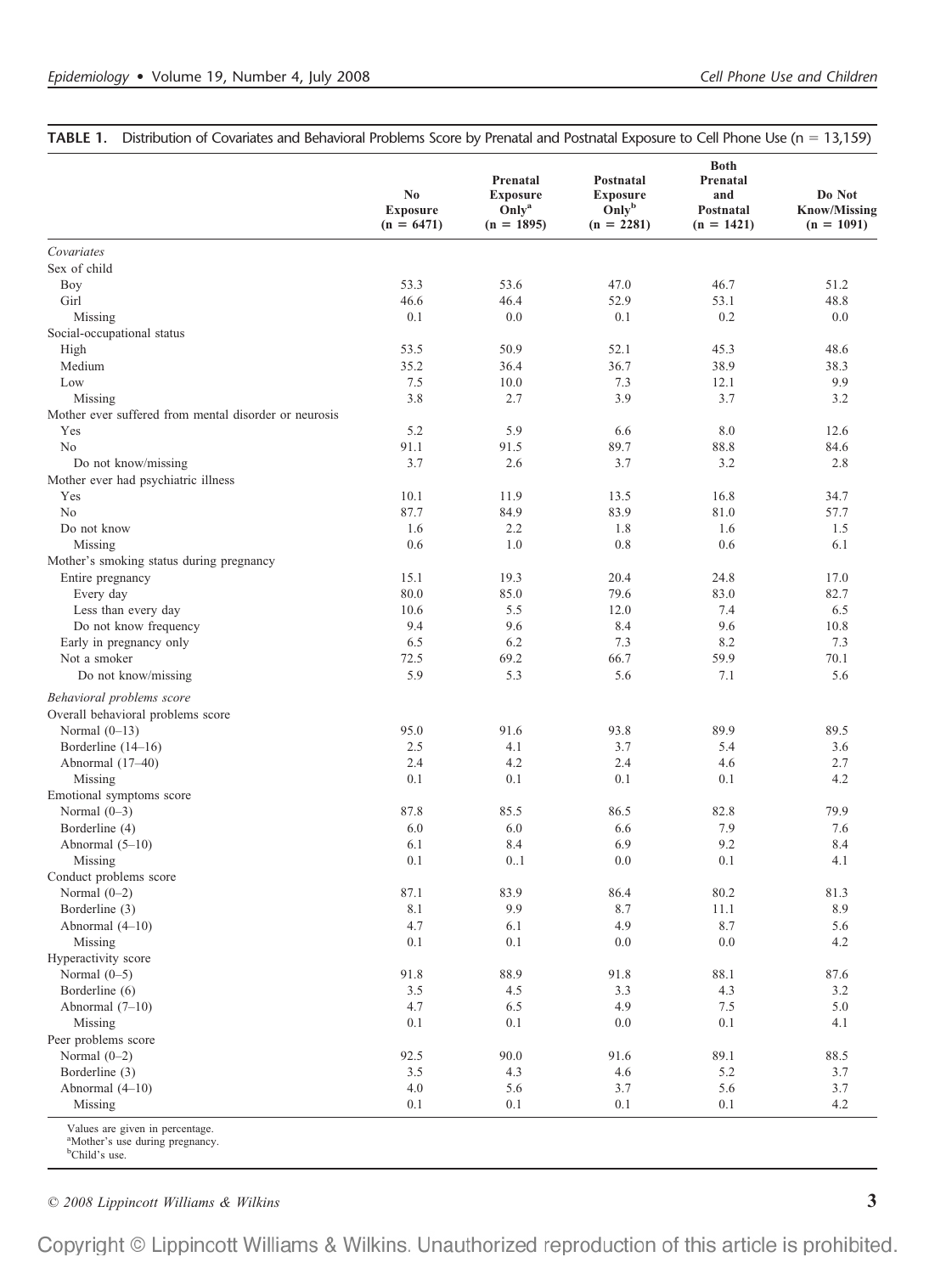because of incomplete information regarding mother's or child's cell phone use. For most characteristics and outcomes, the percent missing or not known was small  $(0\%-7\%)$  and similar across the 4 exposure groups. One exception was the percentage of mothers ever having psychiatric illness; nearly 35% of the 1091 who had incomplete information on exposure to cell phones answered "Yes" to this question. Nearly 90% of the children were reported as "normal" for all types of behaviors. Children with exposure to cell phones (prenatally, postnatally, or both) tended to have higher percentages of borderline or abnormal scores for emotional symptoms, conduct problems hyperactivity and peer problems.

The highest odds ratios for behavioral problems were observed for children who had both prenatal and postnatal exposure to cell phones compared with those who were not exposed during either time period (Table 2). For these children the adjusted OR for the overall behavioral score was 1.80 (95% CI = 1.45–2.23). For prenatal or postnatal exposure only, the adjusted odds ratios were 1.54 (1.32–1.81) and 1.18 (1.01–1.38), respectively. Adjusting for potential confounders moved the results towards the null.

For the combined prenatal and postnatal exposure, adjusted odds ratios (Table 3) were similarly increased for each of the 4 specific behavioral outcomes. The odds ratios were higher for prenatal exposure than for postnatal exposure, for each of the behavioral problems.

When analyses were stratified by the covariates the associations between cell phone use and behavioral problems were stable across the strata (Table 4). Associations with overall behavioral problems in children did not vary when considering the questionnaire administration format (paperbased or Internet-based) (data not shown).

Almost 85% of mothers carried their cell phone in a bag during pregnancy rather than on their person or elsewhere, and nearly 82% reported not using an earpiece (data not shown). In Table 5, nearly 56% of children with prenatal exposure had mothers who reported speaking  $0-1$ times per day during their pregnancy and 43% reported having the phone turned on at all times. For prenatal exposures—regardless of postnatal exposure—odds ratios for the overall behavioral problems score tended to be greater with higher potential for fetal exposure; however,

|       | <b>TABLE 2.</b> Association of Prenatal and Postnatal Exposure to Cell Phone Use With Overall Behavioral Problems |  |  |
|-------|-------------------------------------------------------------------------------------------------------------------|--|--|
| Score |                                                                                                                   |  |  |

|                                 | <b>Postnatal Exposure</b> |                                                      |                         |                                                      |                                |                                                      |
|---------------------------------|---------------------------|------------------------------------------------------|-------------------------|------------------------------------------------------|--------------------------------|------------------------------------------------------|
|                                 | $\bf No$                  |                                                      | Yes                     |                                                      | Prenatal Exposure <sup>a</sup> |                                                      |
|                                 | Unadjusted<br><b>OR</b>   | <b>Adjusted OR</b><br>$(95\% \text{ CI})^{\text{b}}$ | Unadjusted<br><b>OR</b> | <b>Adjusted OR</b><br>$(95\% \text{ Cl})^{\text{b}}$ | Unadjusted<br><b>OR</b>        | <b>Adjusted OR</b><br>$(95\% \text{ CI})^{\text{b}}$ |
| Prenatal exposure               |                           |                                                      |                         |                                                      |                                |                                                      |
| N <sub>0</sub>                  | 1.0 <sup>c</sup>          | $1.0^\circ$                                          | 1.25                    | $1.18(0.96-1.45)$                                    | 1.0 <sup>c</sup>               | 1.0 <sup>c</sup>                                     |
| Yes                             | 1.77                      | $1.58(1.29-1.93)$                                    | 2.16                    | $1.80(1.45-2.23)$                                    | 1.74                           | $1.54(1.32 - 1.81)$                                  |
| Postnatal exposure <sup>d</sup> | 1.0 <sup>c</sup>          | $1.0^{\circ}$                                        | 1.26                    | $1.18(1.01-1.38)$                                    |                                |                                                      |

 $n = 12,068$  with information about prenatal and postnatal exposure;  $n = 12,112$  with information about prenatal exposure;  $n = 13,054$  with information about postnatal exposure.

<sup>a</sup>OR for prenatal exposure adjusted for postnatal exposure.

<sup>b</sup>Adjusted for sex of child, age of mother, smoking during pregnancy, mother's psychiatric problems, and socio-occupational levels. <sup>c</sup>Reference category.

OR for postnatal exposure adjusted for prenatal exposure.

**TABLE 3.** Associations of Specific Behavioral Problems in Children With Prenatal and Postnatal Exposure to Cell Phone Use

| <b>Prenatal Exposure Only</b> |                                                      | <b>Postnatal Exposure Only</b> |                                                      | <b>Both Prenatal and Postnatal Exposure</b> |                                                      |
|-------------------------------|------------------------------------------------------|--------------------------------|------------------------------------------------------|---------------------------------------------|------------------------------------------------------|
| Unadjusted<br><b>OR</b>       | <b>Adjusted OR</b><br>$(95\% \text{ CI})^{\text{a}}$ | Unadjusted<br><b>OR</b>        | <b>Adjusted OR</b><br>$(95\% \text{ Cl})^{\text{a}}$ | Unadjusted<br>OR                            | <b>Adjusted OR</b><br>$(95\% \text{ Cl})^{\text{a}}$ |
|                               |                                                      |                                |                                                      |                                             |                                                      |
| 1.23                          | $1.12(0.97-1.30)$                                    | 1.13                           | $1.06(0.92 - 1.23)$                                  | 1.50                                        | $1.25(1.07-1.47)$                                    |
| 1.39                          | $1.29(1.08-1.53)$                                    | 1.00                           | $0.98(0.82 - 1.17)$                                  | 1.52                                        | $1.35(1.12 - 1.63)$                                  |
| 1.29                          | $1.21(1.05-1.40)$                                    | 1.06                           | $1.02(0.89-1.18)$                                    | 1.69                                        | $1.49(1.28 - 1.74)$                                  |
| 1.36                          | $1.27(1.06-1.52)$                                    | 1.11                           | $1.08(0.90-1.29)$                                    | 1.51                                        | $1.34(1.11-1.63)$                                    |
|                               |                                                      |                                |                                                      |                                             |                                                      |

Reference category is no prenatal or postnatal exposure to cell phone use.<br><sup>a</sup>Adjusted for sex of child, age of mother, smoking during pregnancy, mother's psychiatric problems, and socio-occupational levels.

**4** *© 2008 Lippincott Williams & Wilkins*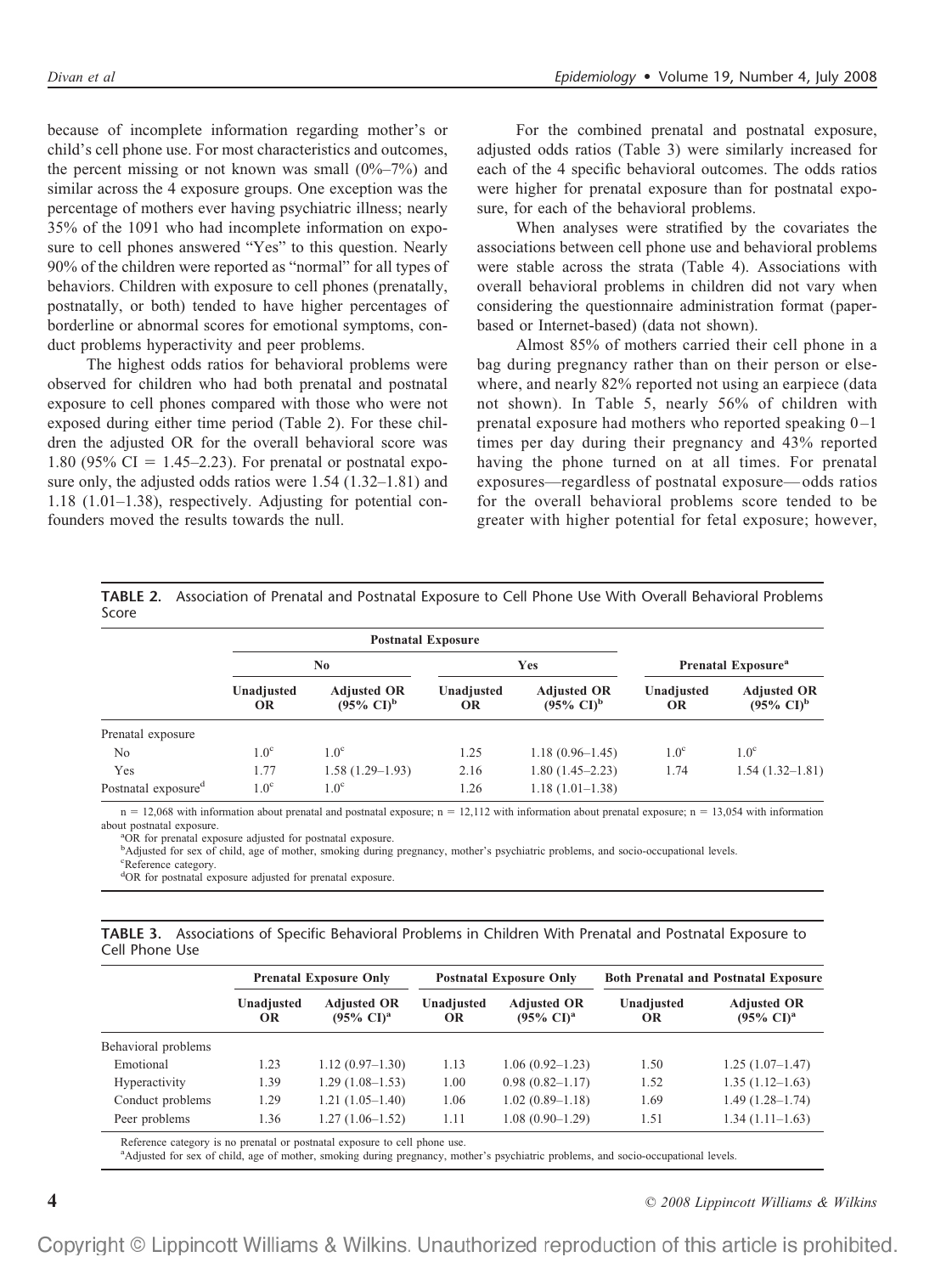| <b>Covariates</b>                                     | <b>Prenatal Exposure Only</b><br>OR (95% CI) | <b>Postnatal Exposure Only</b><br>OR (95% CI) | <b>Both Prenatal and Postnatal Exposure</b><br>OR (95% CI) |
|-------------------------------------------------------|----------------------------------------------|-----------------------------------------------|------------------------------------------------------------|
| Sex of child                                          |                                              |                                               |                                                            |
| Boy $(n = 6201)$                                      | $1.89(1.48-2.40)$                            | $1.20(0.92 - 1.58)$                           | $2.35(1.81-3.06)$                                          |
| Girl ( $n = 5856$ )                                   | $1.55(1.09-2.21)$                            | $1.44(1.04-1.99)$                             | $2.12(1.51 - 2.97)$                                        |
| Social-occupational level                             |                                              |                                               |                                                            |
| High level $(n = 6259)$                               | $1.76(1.27-2.46)$                            | $1.27(0.90-1.79)$                             | $2.32(1.63-3.30)$                                          |
| Medium level $(n = 4359)$                             | $1.86(1.39-2.51)$                            | $1.40(1.04-1.89)$                             | $1.92(1.40-2.64)$                                          |
| Low level $(n = 1009)$                                | $1.22(0.74 - 2.02)$                          | $0.67(0.36-1.27)$                             | $1.56(0.95-2.55)$                                          |
| Mother ever suffered from mental disorder or neurosis |                                              |                                               |                                                            |
| Yes $(n = 710)$                                       | $1.12(0.56-2.27)$                            | $0.68(0.33-1.42)$                             | $1.59(0.84 - 3.01)$                                        |
| No $(n = 10,937)$                                     | $1.83(1.48-2.26)$                            | $1.29(1.03-1.60)$                             | $2.16(1.72 - 2.69)$                                        |
| Mother ever had psychiatric illness                   |                                              |                                               |                                                            |
| Yes $(n = 1424)$                                      | $1.50(0.96-2.3)$                             | $1.10(0.71-1.69)$                             | $1.57(1.02 - 2.41)$                                        |
| No $(n = 10,349)$                                     | $1.72(1.36-2.17)$                            | $1.26(0.99-1.60)$                             | $2.08(1.62 - 2.66)$                                        |
| Mother's smoking status during pregnancy              |                                              |                                               |                                                            |
| Smoked entire pregnancy<br>$(n = 2160)$               | $1.75(1.22 - 2.51)$                          | $0.89(0.59-1.32)$                             | $1.71(1.18-2.47)$                                          |
| Smoked early in pregnancy<br>only ( $n = 822$ )       | $2.21(0.99-4.96)$                            | $1.51(0.68 - 3.37)$                           | $2.68(1.24 - 5.80)$                                        |
| Not a smoker $(n = 8378)$                             | $1.70(1.31-2.20)$                            | $1.32(1.01-3.37)$                             | $2.00(1.50-2.66)$                                          |

**TABLE 4.** Associations of Overall Behavioral Problems With Prenatal and Postnatal Exposure to Cell Phone Use Stratified by Covariates

**TABLE 5.** Association of Characteristics of Mother's Cell Phone Use During Pregnancy With Overall Behavioral Problems Score in Children With Prenatal Exposure ( $n = 3322$ )

|                              |             | Unadjusted        | <b>Adjusted OR</b>             | <b>Adjusted OR</b>        |
|------------------------------|-------------|-------------------|--------------------------------|---------------------------|
|                              | No. $(\% )$ | <b>OR</b>         | $(95\% \text{ CI})^{\text{a}}$ | $(95\% \text{ Cl})^{a,b}$ |
| Times spoken per day         |             |                   |                                |                           |
| $0 - 1$                      | 1873 (56.4) | 1.00 <sup>c</sup> | 1.00 <sup>c</sup>              | 1.00 <sup>c</sup>         |
| $2 - 3$                      | 777(23.4)   | 1.49              | $1.33(0.99-1.79)$              | $1.31(0.97-1.77)$         |
| $4+$                         | 347(10.4)   | 1.60              | $1.51(1.02 - 2.22)$            | $1.47(1.00-2.18)$         |
| Missing                      | 325(9.8)    |                   |                                |                           |
| P for trend                  |             | 0.28              | 0.61                           | 0.62                      |
| Percentage of time turned on |             |                   |                                |                           |
| $\Omega$                     | 397(12.0)   | 1.00 <sup>c</sup> | 1.00 <sup>c</sup>              | 1.00 <sup>c</sup>         |
| $<$ 50                       | 500(15.1)   | 0.70              | $0.62(0.35-1.11)$              | $0.62(0.35-1.10)$         |
| $50 - 99$                    | 954 (28.7)  | 1.20              | $0.93(0.58-1.48)$              | $0.91(0.57-1.45)$         |
| 100                          | 1427(43.0)  | 1.43              | $1.09(0.70-1.70)$              | $1.06(0.68-1.65)$         |
| Missing                      | 44(1.2)     |                   |                                |                           |
| P for trend                  |             | 0.15              | 0.13                           | 0.13                      |

<sup>a</sup>Estimates adjusted for sex of child, age of mother, smoking during pregnancy, mother's psychiatric problems, and socio-occupational levels. <sup>b</sup>Also adjusted for postnatal exposure to cell phones.

Reference category.

proxies for intensity of mother's phone use during pregnancy did not exhibit strong dose-response associations, and tests for trend were not statistically significant.

## **DISCUSSION**

Use of cell phones during pregnancy was associated with an increased odds of behavioral problems in children in this study. These results were unexpected and should be

interpreted with caution. Observed associations are not necessarily causal. We have no known biologic mechanisms to explain these associations, and confounding by unmeasured causes of behavioral problems could have produced these results. Furthermore, this is the first study of its kind. The highest exposure group differed somewhat on several factors that might relate to the risk of behavioral disorders in offspring: they were of lower social-occupational status, mothers were more likely to

*© 2008 Lippincott Williams & Wilkins* **5**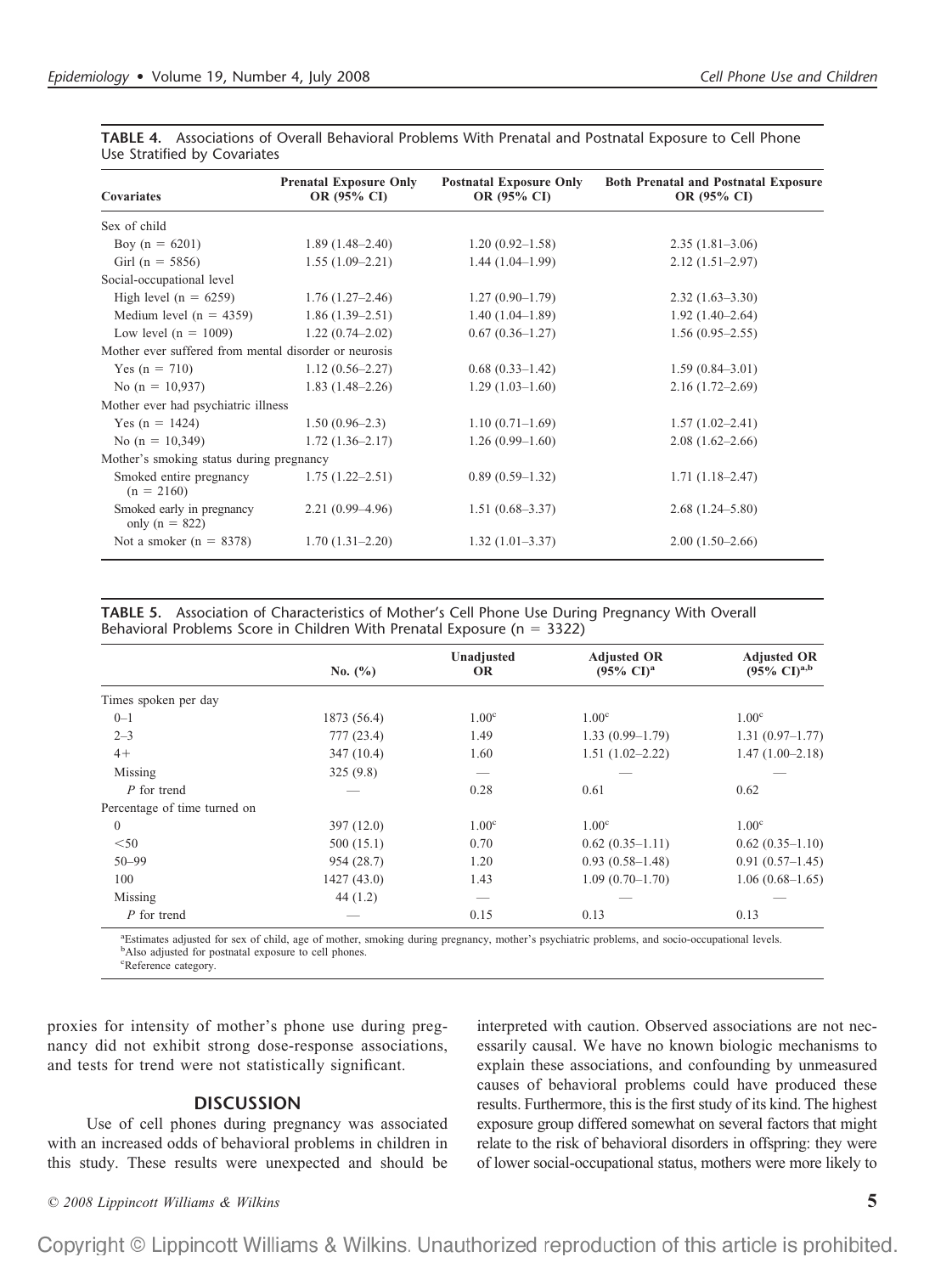have ever suffered from mental disorder or neurosis and to ever had psychiatric illness, and mothers were more likely to have smoked during pregnancy. Although the associations remained after adjustment for these factors, and the associations were actually stronger in the covariate strata associated with lower risk of behavior disorders in offspring, the possibility of residual confounding remains. Additionally, we did not have information on other potential confounders such as history of psychiatric disorders in fathers and history of lead exposure.<sup>28</sup>

Another possible explanation for the observed association might be the lack of attention given to a child by mothers who are frequent users of cell phones. It is also possible that behavioral correlates of maternal cell phone use, rather than radiofrequency exposure, affect perception or reality of children's behavioral problems. Thus confounding and other sources of bias may explain the associations observed.

The validity of our measure of behavioral problems based on the questionnaire is supported by the fact that the prevalence of observed behavioral problems is consistent with results from similar studies in which the questionnaire has been used and validated.<sup>29,30</sup> Additionally, we observed associations in the expected direction and magnitude for other risk factors for behavioral problems, such as sex of the child, age of mother, social-occupational status, psychiatric history of mother and smoking during pregnancy.<sup>20,21</sup> We measured mother's reports of their children's behavioral traits or patterns rather than clinical diagnoses such as ADHD.

While the questionnaire was designed to obtain history of cell phone use, we do not believe that differential recall bias explains the observed associations. The portion of the questionnaire asking about behavioral problems preceded the questions regarding cell phone use, but it is unlikely that mothers would be influenced by the knowledge of their child's behavioral status when providing data of phone use, as these behavioral problems have not previously been associated with cell phone use. A previous study has shown good accuracy for the simple reporting of use versus nonuse of cell phones, and reasonable reporting (underreporting of 10%) for times spoken per day. $31$  Self-reported duration of calls was more problematic, being overestimated by 40%.

Because pregnancy leaves a strong impression on memory—allowing for mothers to recall events fairly well and actions during that time—we expect recall related to a specific pregnancy to provide better data than recall without such a stimulus, and a number of studies have supported this view.<sup>32-35</sup> Thus our estimates of exposure, which are based on cell phone use and number of calls, may be better than for the case-control studies of brain tumors published to date, although we do not expect the data to be without error.

Obtaining actual exposure dose measurements to radiofrequency fields in a large prospective cohort is unrealistic. Basing exposure data as collected by a well-designed questionnaire is the only practical way of obtaining cell phone use information for children in a large cohort study. It would be useful to know how well reported use of cell phone by mothers approximates exposure to the fetus. Adequate models estimating the specific absorption rate to a fetus from cell phones are still under development.<sup>36</sup> Based on the distance from outside the body to inside the uterus, the exposure reaching the fetus (either during conversation or when the phone is in a standby mode) is likely to be extremely low. Although unlikely, thermal effects due to localized increases in temperature should be considered, given that the temperature of the fetus is already about 0.5°C above that of the mother<sup>37</sup> and fetal heat dissipation to the mother (which occurs mostly at the placenta) is not fully efficient.

The specific absorption rate for children is somewhat higher than for adults due to differences in body size, shape, tissue distribution, as well as permittivity and conductivity of tissues. In addition, the relative penetration is deeper for children, a logical consequence of the smaller head diameter. Nevertheless, use of cell phones by children in this group was so infrequent and short term that the casual effect due to these exposures seems unlikely, according to our present knowledge.

About 30% of 7-year-olds used cell phones in Denmark, albeit infrequently. Although the difference in cell phone use by mothers and children between the 2 years of enrollment (1998 and 1999) was small, prevalence of use was increasing and will likely increase further as the children age. Many families will probably not have land-lines in the future, thus increasing frequency of cell phone use even more. In a recent Swedish study, nearly half of 7-year-olds had access to cell phones and prevalence increased sharply with age, to 98% of 14-year-olds.38

The immature nervous system is extremely vulnerable to toxicants, which can result in behavior-related toxicities that may not emerge until well into childhood, adolescence or adulthood.39,40 Thus it will be useful to continue to follow this cohort of children.

Examination of the possible effect of prenatal and postnatal cell phone exposure on cognitive development and behavior is best done in a longitudinal study. Our results need to be replicated; they only suggest that cell phone use during critical periods of brain development in pregnancy and early childhood could be a potential risk factor for behavioral problems in children. We hope others will be able to pursue this question in other cohorts of children. The observed associations may be noncausal and due to unmeasured confounding; however, if they are real they would have major public health implications.

## **ACKNOWLEDGMENTS**

*We thank the coordinator of the data collection, Inge Kristine Meder; data analysts, Inge Eisensee and Kenn Schultz Nielsen; and the participating mothers.*